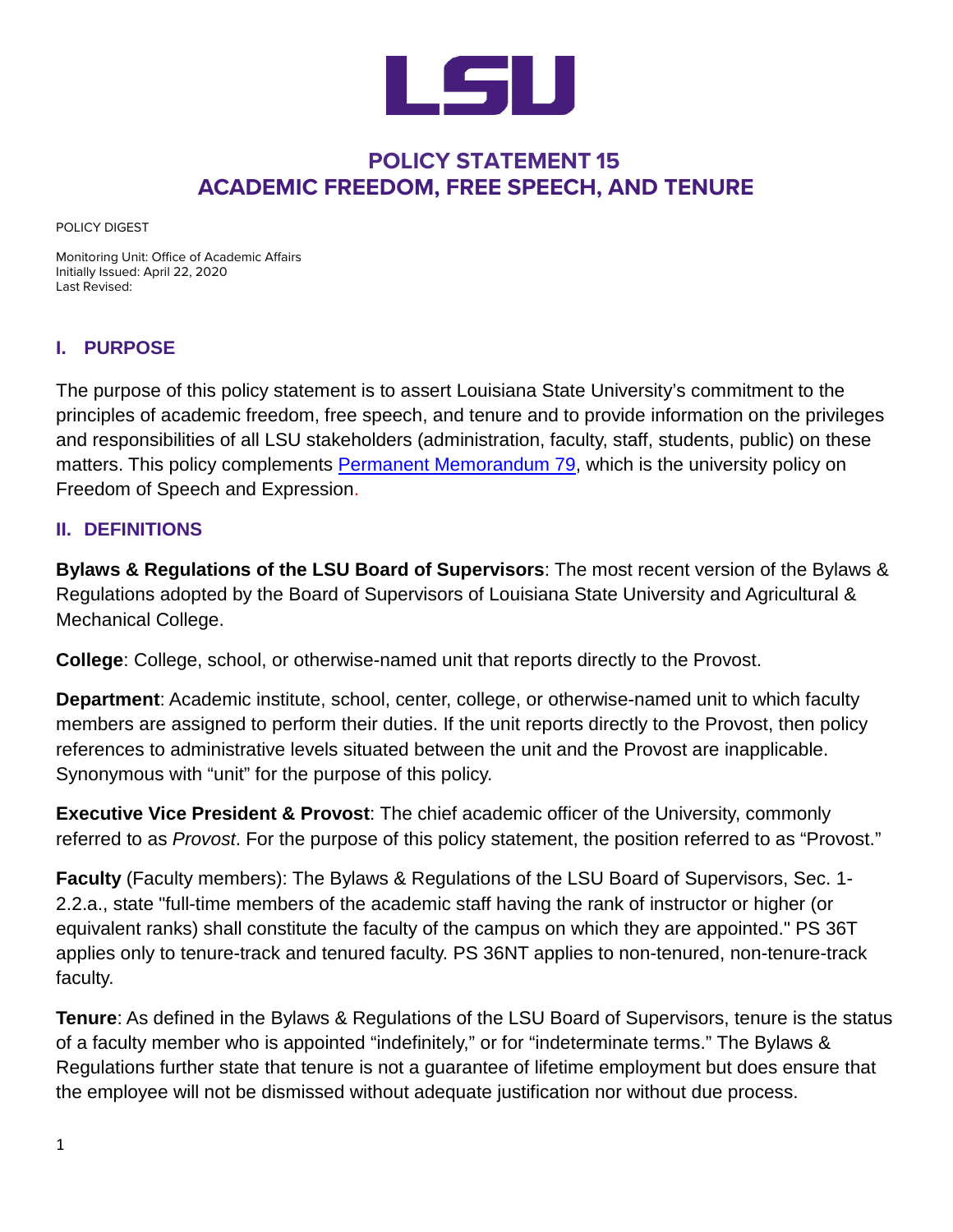**Tenure-track**: A faculty member who is untenured but who has been appointed to a position for which tenure can be considered and granted.

# **III. GENERAL POLICY**

LSU is committed to the principles of academic freedom, free speech, and tenure. These principles acknowledge the rights of university stakeholders to explore fully within the fields of knowledge encompassed by LSU and to exercise the rights as citizens within the laws and the conduct that is expected of educated individuals. The common good depends upon the free search for knowledge and its free exposition. Academic freedom protects freedom of speech, thought, and expression within the university setting to promote learning and knowledge. Academic freedom is ensured through tenure, which prevents termination or punishment of faculty for any reason that could plausibly stifle academic speech and inquiry but does provide for termination or discipline of faculty members for justifiable causes.

Academic freedom and free speech are often confused. Academic freedom involves doing the job of facilitating learning and gaining knowledge relevant to the subject being taught or researched. Academic freedom protects learning and knowledge, even if their essence is unpopular, while free speech may be relevant or irrelevant to a specific topic. Academic freedom is a cornerstone in the pursuit of answers to often perplexing, sometimes controversial, questions asked, discussed, studied, and researched in an educational setting. It applies to teaching, research, outreach and university governance. The academic freedom of faculty members in addressing issues of institutional governance is a prerequisite for the practice of governance without fear of retribution. Knowledge, its creation and critical analysis and its transmission are important tenets of culture and civilization and universities are central to those activities. Freedom in research is fundamental to the advancement of truth. Academic freedom in its teaching aspect is fundamental for the protection of the rights of the teacher in teaching and of the student to learn. Academic freedom carries with it duties correlative with rights. Every faculty member regardless of rank shall be held responsible for competent and effective performance of appropriate duties and to adopt pedagogy appropriate to the teaching goals. Free speech is related to academic freedom in the sense that academic freedom allows for debate and discussion of competing or unpopular ideas within a discipline. However, individuals should be aware that they may be accountable for the context and words that are used.

A teacher has the right as a member of the LSU academic staff to explore fully within the field of assignment and to provide exposition of the subject in the classroom and elsewhere that the instructor believes to represent the current state of knowledge. However, the privileges of academic freedom do not allow insisting that students or others adopt a point of view as authoritative in controversial issues. Those in the university community enjoy the rights of all citizens to exercise the speaking, writing and action outside the University, but these activities do not decrease the responsibility of the individual to LSU, Louisiana, or the U.S. When a member of the faculty, staff, or administration, is not officially designated to represent the university, the individual must clearly indicate that he or she is speaking as an individual citizen. LSU community members are expected to conduct themselves in a civil manner appropriate to their position, with respect for the rights, views, and opinions of others.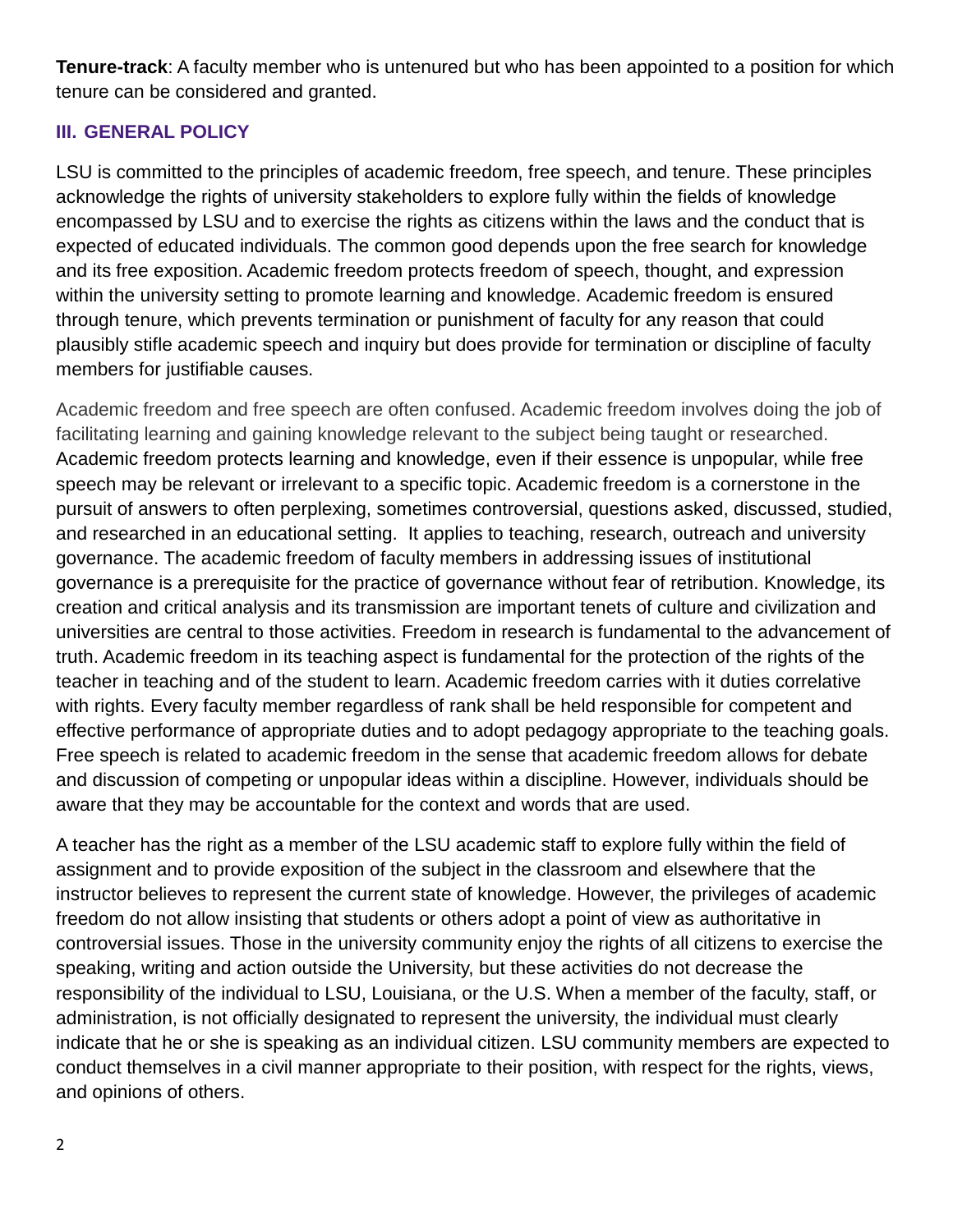Tenure is a means to provide freedom of teaching, research, and extramural activities that makes the profession attractive to those individuals with the ability to pursue knowledge and its dissemination. Tenure is indispensable to the success of an institution in fulfilling its obligations to its students and to society. Tenure nurtures and sustains the campus spirit that values inquiry into truth and understanding, free from pressures outside the academy or due to differing styles and ideological views. Tenure protects academic freedom by ensuring that faculty members can be removed or suspended from the academic staff for causes such as gross professional incompetence, continued unsatisfactory performance, violation of laws, or violation of LSU policies that disrupt activities of the University, after due process according to LSU personnel policies. Tenure is also a property right, designed to protect those academic freedoms concomitant with the duties of the individual faculty members.

# **IV. ACADEMIC FREEDOM**

- A. Teachers and investigators are entitled to full freedom in research and in the publication of the results, subject to the adequate performance of their other academic duties. In all meetings and hearings when the actions of a faculty member are being questioned, the faculty member has the right to be accompanied by a faculty member of his or her choosing and to be counseled by that faculty member.
- B. Teachers and investigators are entitled to freedom in the classroom in discussing their subject but should not introduce information or topics which have no relation to the subject being instructed. Instructors should be careful to use appropriate examples, metaphors, and analogies to achieve the desired student learning. The Faculty Senate Admissions, Standards and Honors Committee or the Faculty Adjudication Committee will evaluate the circumstances and context and provide a recommendation to the Provost and Faculty Senate President when there are complaints or disputes on the information or its method of presentation in a class. Faculty members will be afforded due process that includes ability to present supporting materials in disagreements on appropriate academic freedom, free speech, or freedom of expression.
- C. The academic freedom of faculty members includes the freedom to express their views on matters within their institution and its policies. College and university faculty are members of the public, members of a learned profession, and officers of an educational institution. The faculty establish curricula, fix standards of instruction, determine degree requirements, and generally determine educational policy, ultimately subject to the authority of the Board of Supervisors. Both the protection of academic freedom and the requirements of academic responsibility apply not only to the full-time probationary and the tenured faculty members, but also apply to all who have teaching responsibilities.
- D. The First Amendment to the U.S. Constitution protects a person's right to free speech, expression, press, assembly, and petition to the government free from retaliation or restraint of expression. However, public universities may impose restrictions on time, place, and manner restrictions that are reasonable and content-neutral to prevent significant disruption of teaching and scholarly pursuits on campuses. As members of the LSU community, professors have the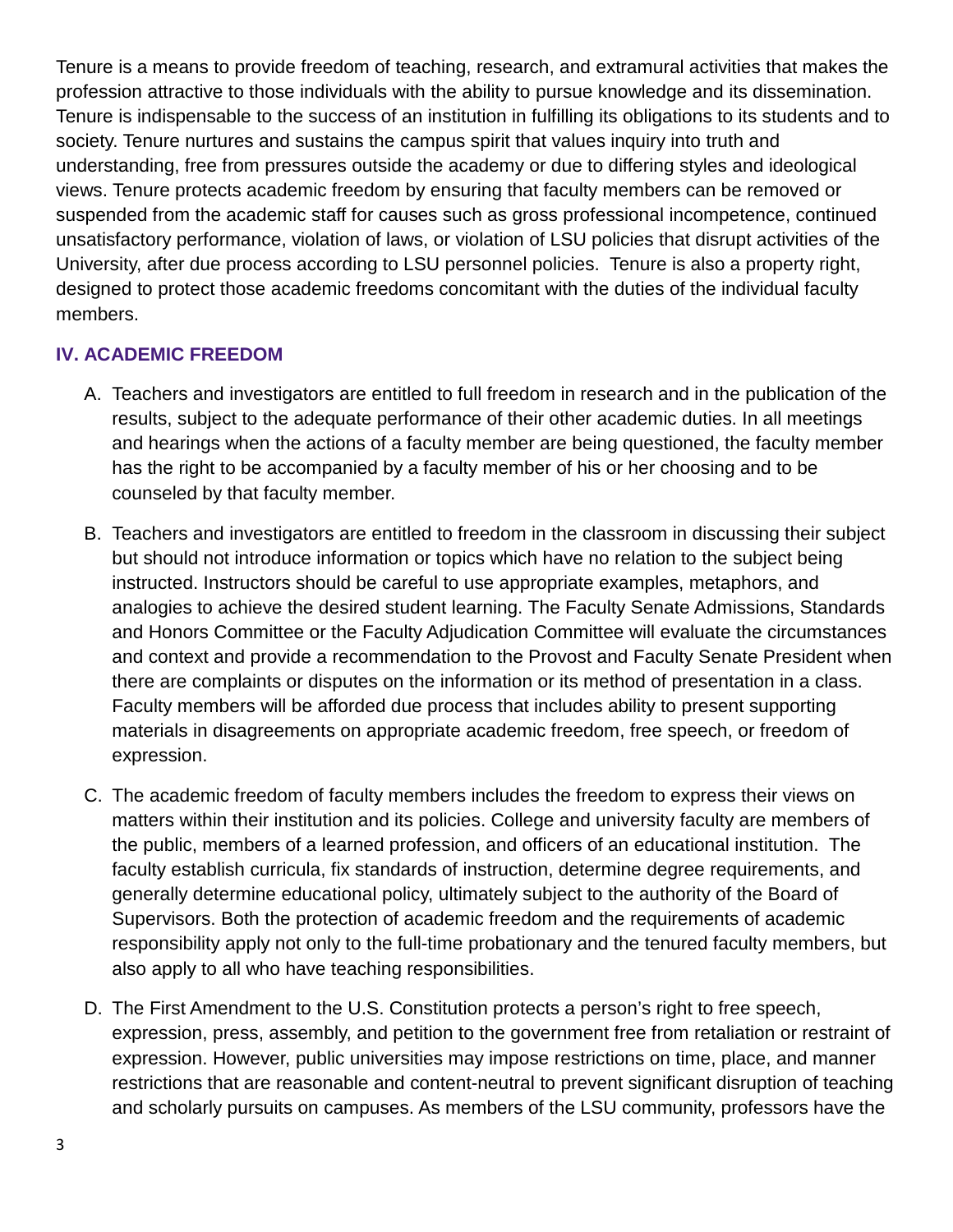rights and obligations of other citizens, but as scholars and educational officers, faculty members should remember that the public may judge their profession and their institution by their utterances and their actions, including those on social media. A key aspect is the pursuit of truth in the context of established standards and methods specific to the subject discipline. The urgency of these obligations must be measured in relation to the responsibilities to their subject, to their students, to their profession, and to their institution. In order to be fully engaged members of a university community and of society in general, faculty may express personal opinions; and these opinions need not always be in complete agreement with the positions of the university and its related institutions. In all instances of broadcasting a personal opinion, it is incumbent on the faculty member to clearly indicate that the opinion is personal and that they are not speaking as an institutional spokesperson. However, this does not decrease the responsibility and accountability that the faculty member bears to the governing board, the system, the state, and the nation. As citizens engaged in a profession that depends upon freedom for its health and integrity, professors have an obligation to promote conditions of free inquiry and to further public understanding of academic freedom and free speech. Views expressed by individuals in their university position should be defensible by discipline, scientific, and ethical standards.

### **V. ACADEMIC TENURE**

After the expiration of a successful probationary period, tenure track faculty members should be awarded continuous tenure, and their service should be terminated only for just cause, except under extraordinary circumstances because of financial exigencies as determined under clearly defined University guidelines. The principle of tenure shall not protect an individual from removal from a position after a full and careful investigation, according to due process, when it is revealed that the faculty member has not met and does not give promise of meeting the responsibilities of the position. Standard academic practices regarding tenure are:

- A. The precise terms and conditions of every appointment shall be stated in writing and be in the possession of both institution and teacher before the appointment is consummated.
- B. The terms and conditions of an offer to an individual should be consistent with the job announcement for the position.
- C. Once tenured, the terms and conditions of employment cannot be changed or altered without mutual consent of both the individual faculty member and the university or due process when there is a disagreement on job duties and responsibilities.
- D. The requirements and protections for appointment, evaluation, promotion, and nonreappointment of faculty members are in **PS [36T](https://www.lsu.edu/policies/ps/ps_36t.pdf)** and **PS 36NT**. During any probationary period, a faculty member shall have the same academic freedom as all other members of the faculty.